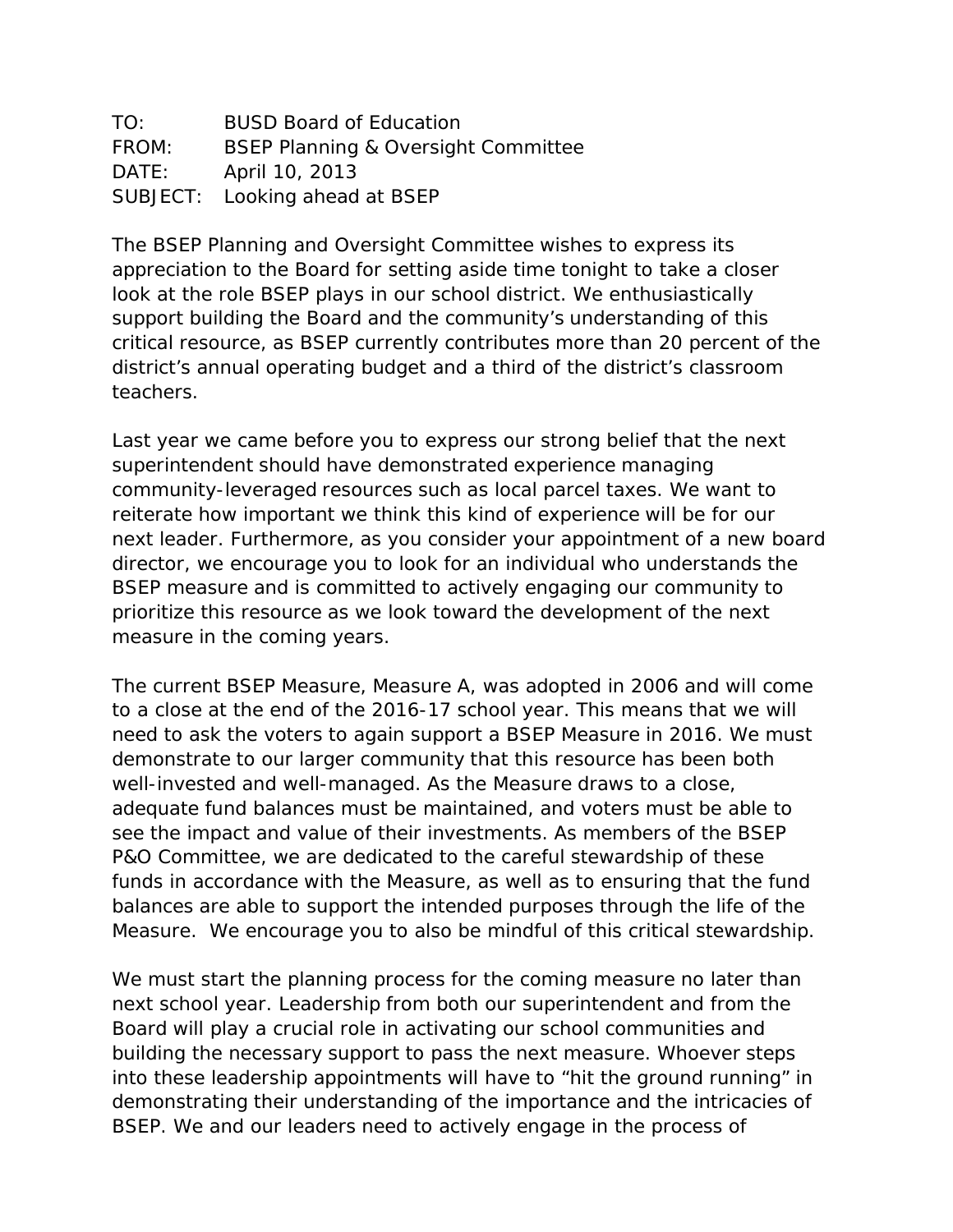listening to the community and reviewing data in order to identify the critical ways that a new local measure can continue to foster and support excellence in our schools.

We are confident that tonight's review of BSEP will prove both edifying and useful to you. The last few years of crisis and uncertainty over state funding for our schools has no doubt underscored for you how valuable this resource is in helping maintain schools and programs we can all be proud of. We hope that after tonight, you will have an even better sense of both the challenges and the promise that lie ahead, and we warmly encourage you to join us at our meetings where we know you will learn even more. In our experience, the presence of an engaged Board director at P&O meetings greatly improves communication between the two bodies.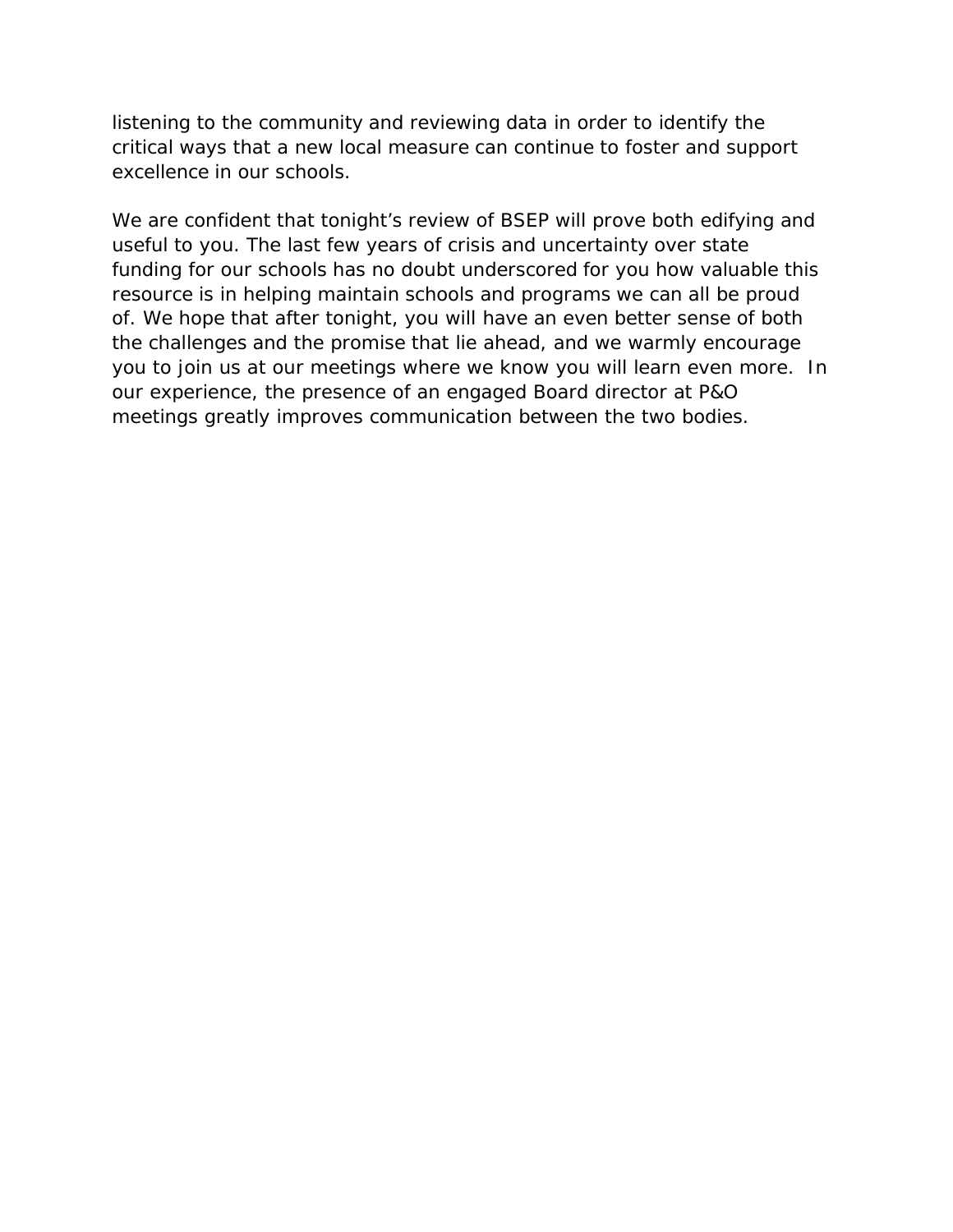TO: BUSD Board of Education FROM: BSEP Planning & Oversight Committee DATE: April 10, 2013 SUBJECT: Looking ahead at BSEP

The BSEP Planning and Oversight Committee wishes to express its appreciation to the Board for setting aside time tonight to take a closer look at the role BSEP plays in our school district. We enthusiastically support building the Board's and the community's understanding of this critical resource, as BSEP currently contributes more than 20 percent of the district's annual operating budget.

Last year we came before you to express our strong belief that the next superintendent should have demonstrated experience managing community-leveraged resources such as local parcel taxes. We want to reiterate how important we think this kind of experience will be for our next leader. Furthermore, as you consider your appointment of a new board director, we encourage you to look for an individual who understands the BSEP measure and is committed to actively engaging our community to prioritize this resource as we look toward the development of the next measure in the coming years.

The current BSEP Measure, Measure A, was adopted in 2006 and will come to a close at the end of the 2016-17 school year. This means that we will need to ask the voters to again support a BSEP Measure in 2016. We must demonstrate to our larger community that this resource has been both well-invested and well-managed. As the Measure draws to a close, adequate fund balances must be maintained, and voters must be able to see the impact and value of their investments. As members of the BSEP P&O Committee, we are dedicated to the careful stewardship of these funds in accordance with the Measure, as well as to ensuring that the fund balances are able to support the intended purposes through the life of the Measure. We encourage you to also be mindful of this critical stewardship.

We must start the planning process for the coming measure no later than next school year. Leadership from both our superintendent and from the Board will play a crucial role in activating our school communities and building the necessary support to pass the next measure. Whoever steps into these leadership appointments will have to "hit the ground running" in demonstrating their understanding of the importance and the intricacies of BSEP. We and our leaders need to actively engage in the process of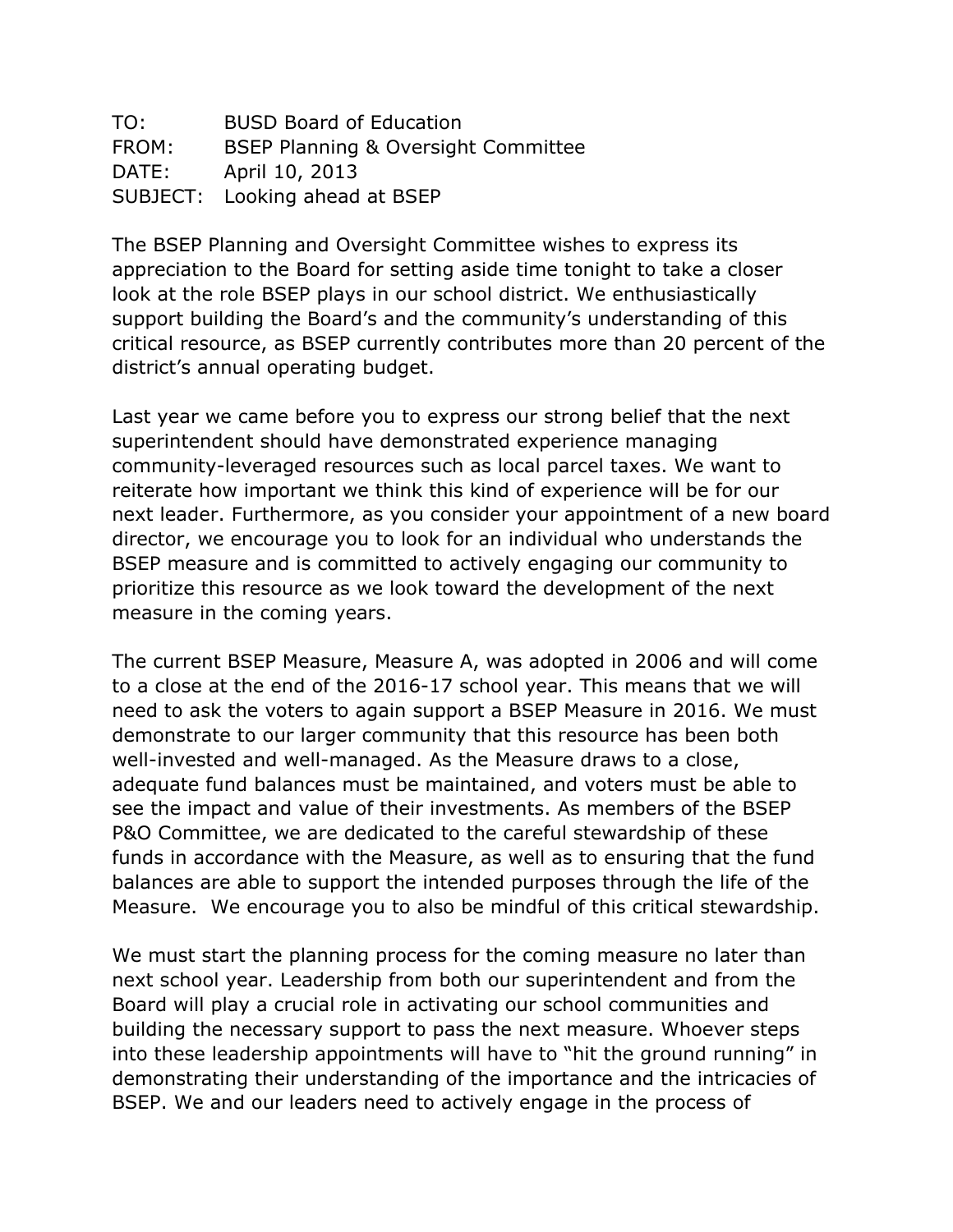listening to the community and reviewing data in order to identify the critical ways that a new local measure can continue to foster and support excellence in our schools.

We are confident that tonight's review of BSEP will prove both edifying and useful to you. The last few years of crisis and uncertainty over state funding for our schools has no doubt underscored for you how valuable this resource is in helping maintain schools and programs we can all be proud of. We hope that after tonight you will have an even better sense of both the challenges and the promise that lie ahead.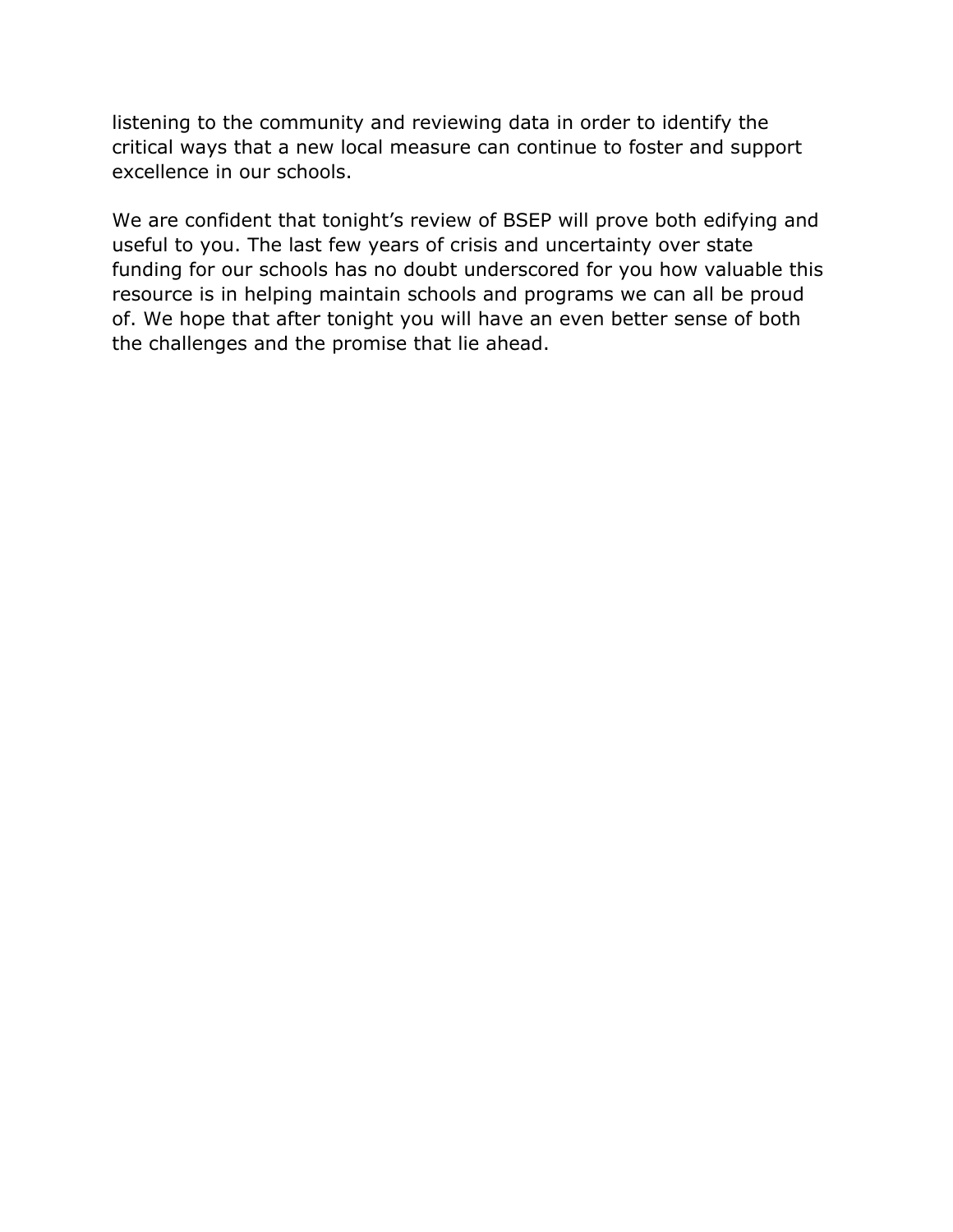## **BERKELEY UNIFIED SCHOOL DISTRICT**

| TO:          | BSEP Planning & Oversight Committee                                                                               |
|--------------|-------------------------------------------------------------------------------------------------------------------|
| <b>FROM:</b> | Neil Smith, Co-Superintendent, and                                                                                |
|              | Charity DaMarto, Supervisor, Family Equity and Engagement                                                         |
| DATE:        | April 10, 2013                                                                                                    |
|              | <b>SUBJECT:</b> Recommendation for Allocation of BSEP Parent Outreach Funds in<br>FY 2013-14 (BSEP Resource 0857) |

### **BACKGROUND INFORMATION**

In compliance with *The Berkeley Public Schools Educational Excellence Act of 2006* (BSEP/Measure A), the BSEP Planning and Oversight Committee works in conjunction with district staff to develop annual recommendations for the allocation of funds for each Purpose of the Measure.

### **Purpose**

The following recommendation is for the allocation of funds for the Purpose of Parent Outreach in accordance with BSEP Measure A of 2006, Section 3.B.ii.c:

*…for a variety of services to support the families of Berkeley's public school students by providing parent education and promoting greater parent involvement in their children's education*.

### **Objectives/Priorities**

On March 28, 2012, the Board of Education reviewed a proposed new model for providing parent outreach and education services, and directed the administration to develop the position descriptions and proposed budget for an Office of Family Engagement and Equity (OFEE) which began in FY 2012-13. The OFEE main objectives are to:

- Create a welcoming school environment for ALL families.
- Provide support to families of students in need of academic, behavioral, and emotional support.
- Increase the involvement of marginalized and under-represented parents (African-American, Latino and Limited English parents).

### **Program**

A two-year pilot Parent Liaison program was designed to focus on engaging parents by strengthening the connection between the home and their children's school. District staff was encouraged to create this Parent Engagement model as a result of 2020 Vision community discussions, the Communications Study, surveys to families, and research on the most effective parent engagement models.

Six elementary schools were selected to participate in the pilot years of the new program: Emerson, John Muir, Berkeley Arts Magnet, Malcolm X, LeConte and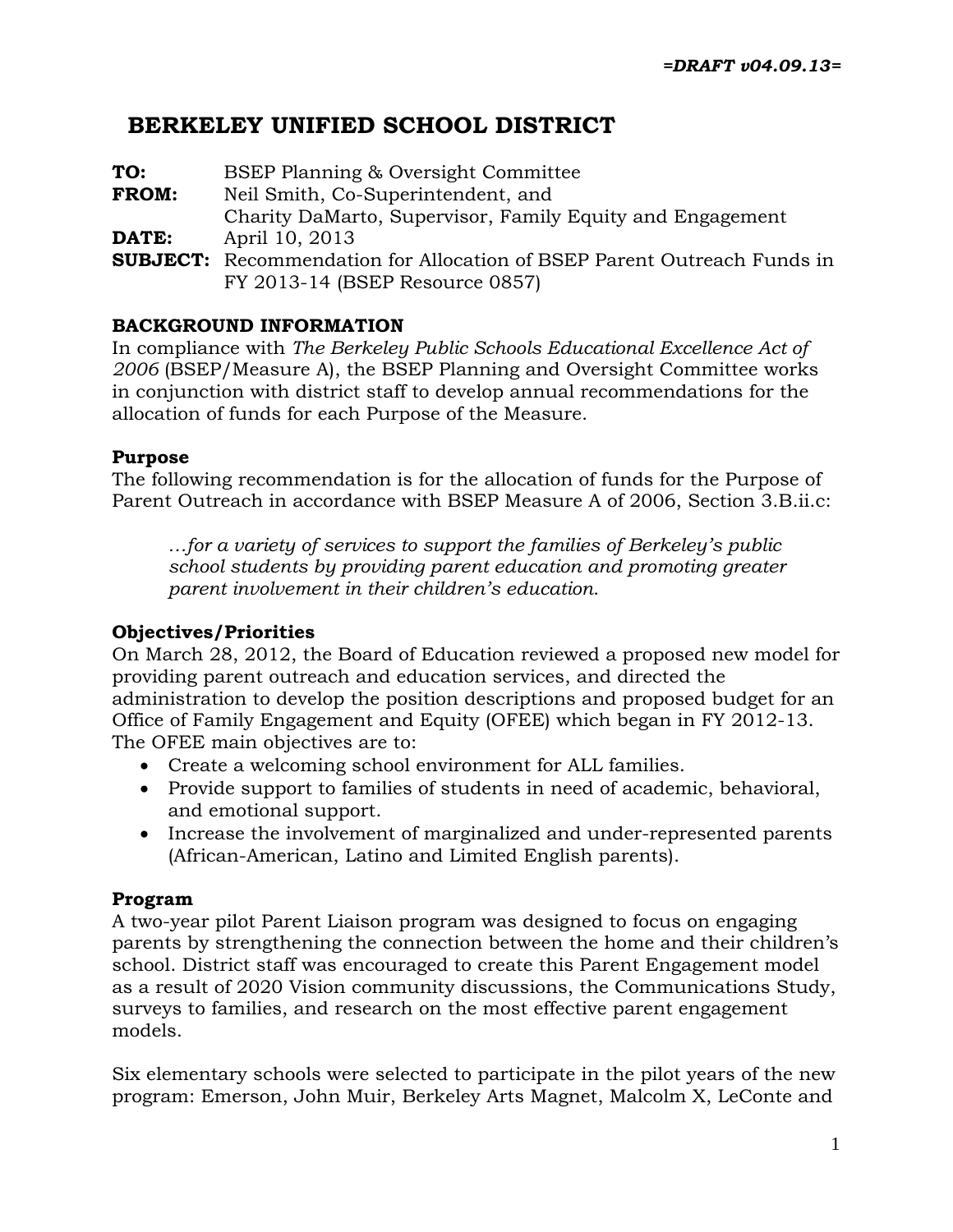Thousand Oaks. Four criteria were considered in selecting these schools: the number of students enrolled in the Free Meals Program, the number of English Learners, the number of students with "below basic" achievement in math and/or English, and the schools' Program Improvement status.

Next year's target is to broaden support and provide a sustainable model with clear procedures and processes to increase parent involvement. The OFEE will focus on strategies and trainings on school achievement and school climate for parents, district staff and school site staff. Topics for improving school climate include: reviewing the physical environment of the school, volunteering in schools, and collaborating with the community. Training on supporting school achievement includes: learning at home, improving two-way communications between School and Home, and strengthening parenting skills. Following the successful model at Rosa Parks School, each of the sites will be providing Word Power and Math Power programs to provide parents with skills to support academic success for their students.

The OFEE will also be co-hosting events with Berkeley Alliance, the City of Berkeley, and the Rosa Parks Collaboration. Events include Community Barbecues, Family Film Evenings, a Summer Camp Resource Fair, Health Fairs, and a Parent Retreat in August. All events have an academic focus. The Community Barbecues will take place at a recreation center in Berkeley and will highlight literacy. Family Film Evenings will showcase an educational topic. For example, the film "First Generation" explains the process of getting into college for students and their families.

The goal of these collaborations is to extend district-wide support to our families and communities at large, beyond the site based trainings at the pilot schools. We learned during the 2012-2013 school year that having these kinds of events in collaboration with community partners helped extend the reach of information to the wider Berkeley community.

### **PROGRAM EXPENDITURES**

| Staff                                      | \$255,000  |  |
|--------------------------------------------|------------|--|
| • Supervisor, Family Equity and Engagement | $1.0$ FTE  |  |
| • Site Coordinator, Family Engagement      | 3.0 FTE    |  |
| • High School Parent Liaison               | $0.27$ FTE |  |

### **Supervisor, Family Engagement and Equity (1.0 FTE)**

This position brings together the closely related work of parent outreach and educational equity. Supervises, evaluates, and provides ongoing professional development to the Site Coordinators, provides professional development in educational equity to other groups, and coordinates district-wide parent education.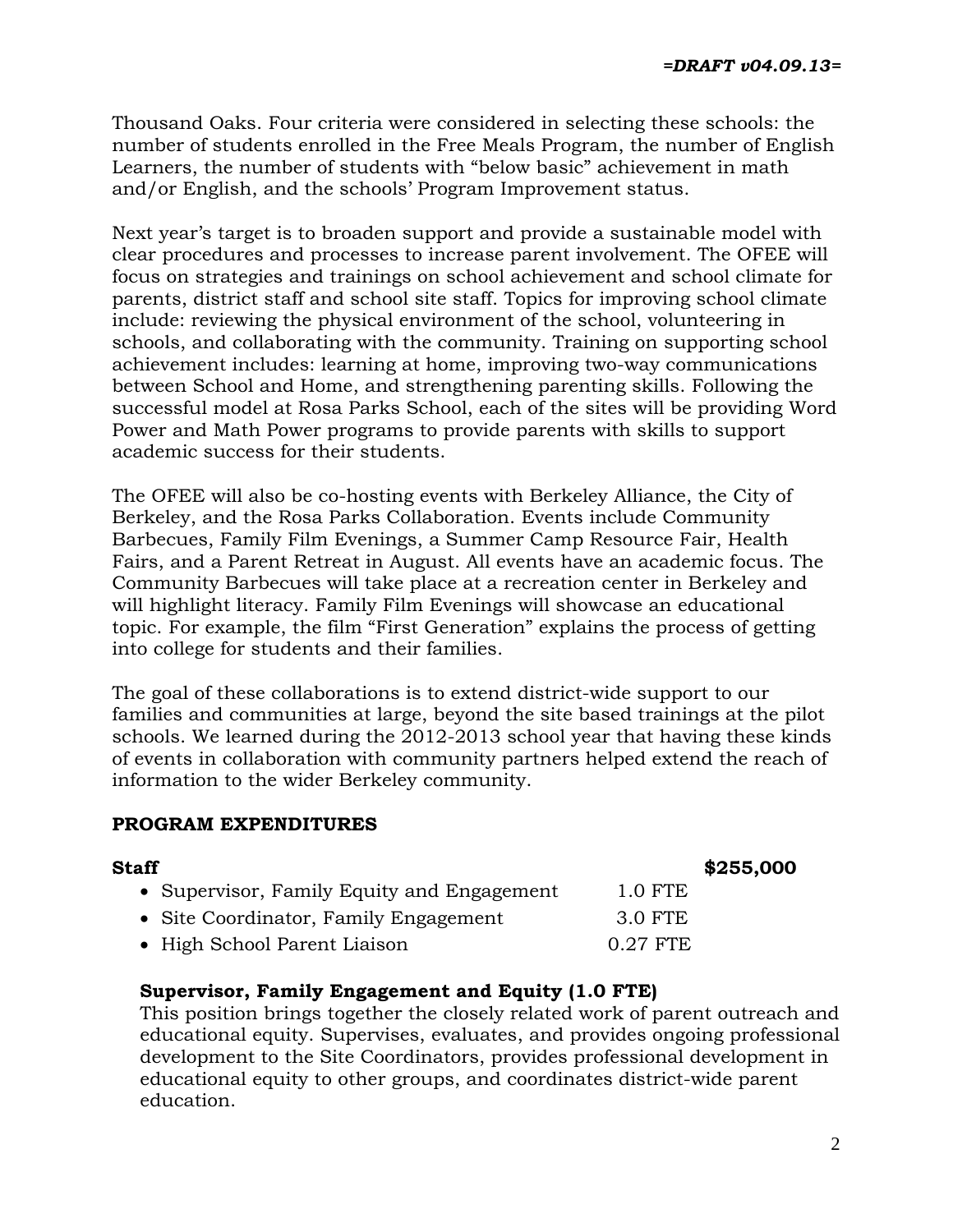## **Site Coordinator, Family Engagement and Equity (3.0 FTE)**

The Site Coordinators support the School Sites by providing technical support and training to Parents and Staff. Site Coordinators are also responsible for attending site meetings; Site Governance Council (SGC), Response To Intervention Team (RtI2), Student Success Team (SST), Parent Teacher Association (PTA), Parents of Children of African Descent (PCAD), and English Language Advisory Council (ELAC), appropriate for the school's needs. One of the Site Coordinators is Bilingual in Spanish.

## **High School Parent Liaison (0.27 FTE)**

This position helps bridge the drop-off of parent involvement at the High School level. The Parent Liaison will help coordinate Parenting classes and support groups on site. *(Multi-funded to 1.0 FTE with 0.53 from Resource 0852 (School Site Funds) and 0.20 from EIA)*

## **Meeting and Family Event Support (Hourly) \$6,000**

Funds support evening and weekend meetings with childcare, custodial and translation support for district and site-based family events.

## **Teacher Hourly for Workshops and Meeting Facilitation \$5,000**

Teachers will lead trainings with parents, and train Site Coordinators on strategies to support academics at home.

## **Consultant Contracts \$25,000**

To provide high quality parent education and support to OFEE, contracts with experts in specialized subject areas will offer staff development to Site Coordinators and Parent Leaders. Proposed consultants for the 2013-2014 school year include the Parent Leadership Action Network (PLAN) for Parent Leadership training, and the Berkeley Alliance to provide Equity and Cultural Competency training. Funds will also provide guest speakers to present at school sites and/or district trainings.

## **Staff Development and Mileage \$4,000**

State and local workshops, and travel expenses for OFEE staff traveling to trainings and between sites.

## **Materials and Supplies**  $\ddot{\textbf{s}}$ **5,000**

This will support OFEE to maintain the office, to duplicate literature, provide OFEE refrigerator magnets and similar reminder materials, as well as postage and other miscellaneous supplies.

## **Cell Phone Service**   $$2,500$

Funding will provide cell phone service to facilitate contact for the three site coordinators, each of whom moves between two sites.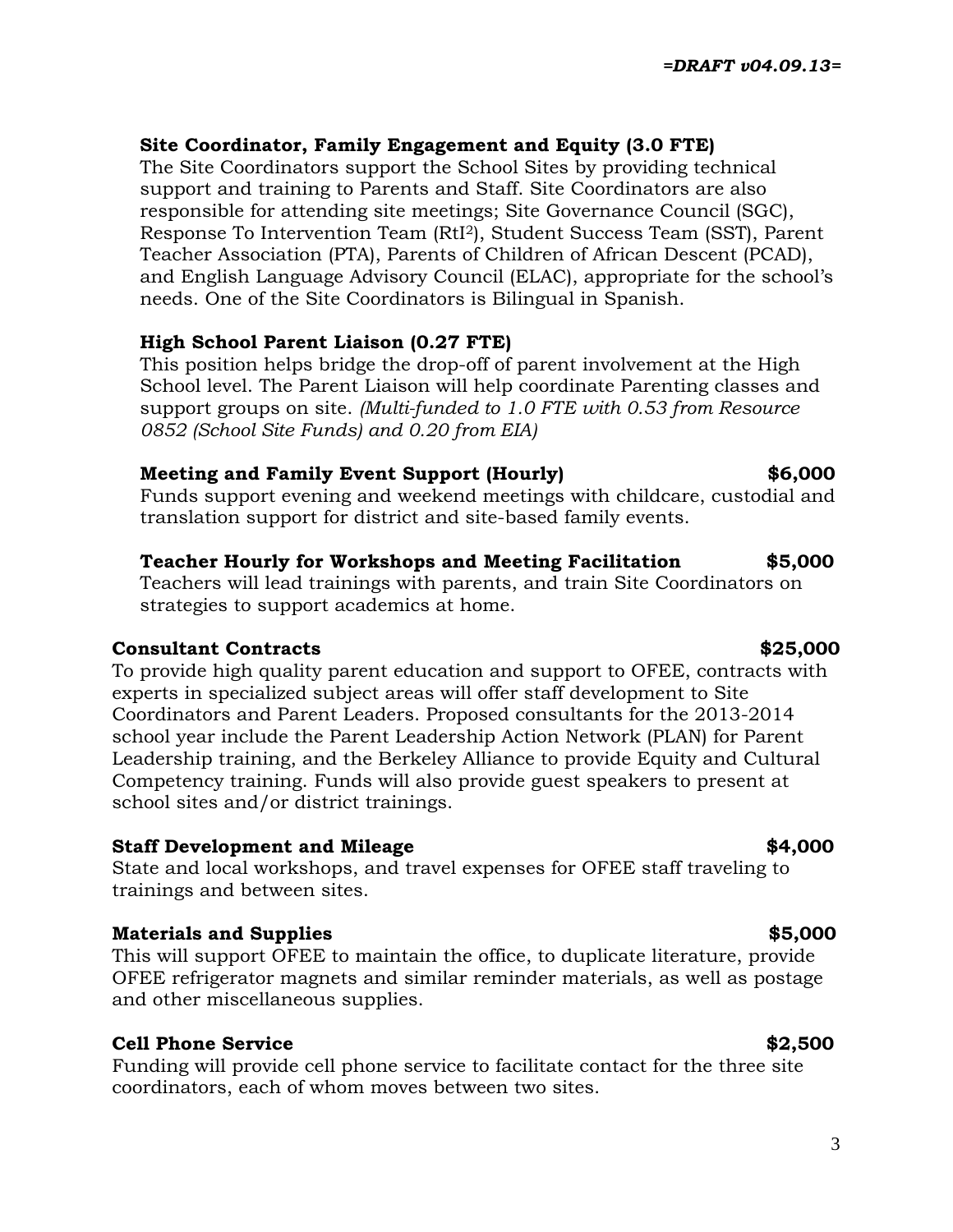### **BUDGET SUMMARY**

| <b>BSEP Resources</b>                |           |
|--------------------------------------|-----------|
| Revenue Allocation for FY 2013-14    | \$297,996 |
| Projected FY 2012-13 Carryover       | 300,000   |
| <b>Total Resources</b>               | 597,996   |
| <b>Projected Expenditures</b>        |           |
| Salaries                             | 255,000   |
| Classified Hourly                    | 6,000     |
| Certificated Hourly                  | 5,000     |
| Services and Operating Expenses      | 25,000    |
| <b>Equipment and Supplies</b>        | 5,000     |
| Cell Phone Service                   | 2,500     |
| <b>Staff Development and Mileage</b> | 4,000     |
| Reserve for Personnel Variance       | 5,000     |
| Indirect Cost of 6.73%               | 20,695    |
|                                      | 328,195   |
| <b>Total Expenditures</b>            |           |
| <b>Estimated Fund Balance</b>        | 269,801   |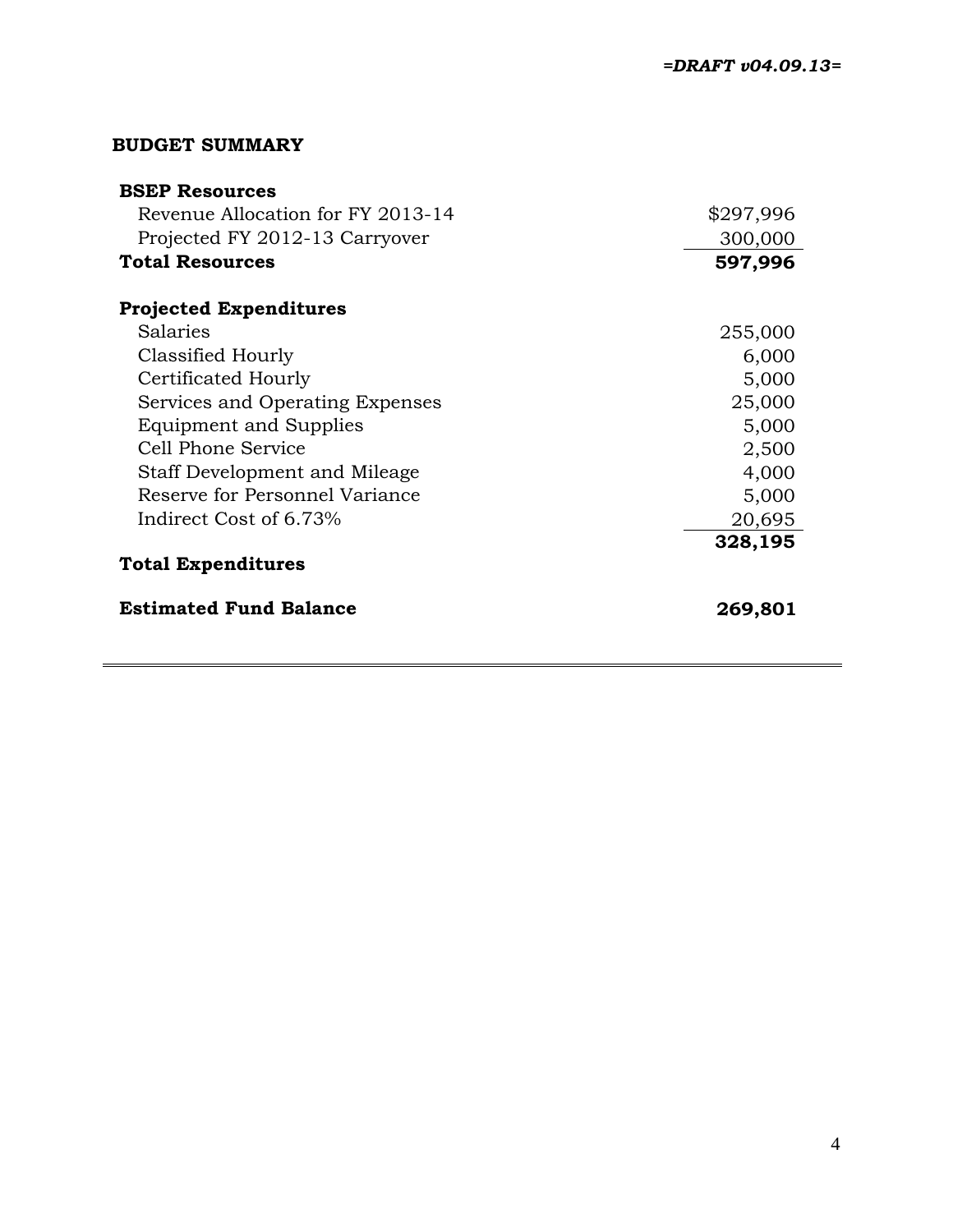## **BERKELEY UNIFIED SCHOOL DISTRICT**

**TO:** BSEP Planning & Oversight Committee **FROM:** Jay Nitschke, Director of Technology **DATE:** April 9, 2013 **SUBJECT:** Recommendation for expenditures of funds from *the Berkeley Public Schools Educational Excellence Act of 2006* for Technology in 2013-14

### **BACKGROUND INFORMATION:**

In compliance with *The Berkeley Public Schools Educational Excellence Act of 2006* (BSEP/Measure A), the BSEP Planning and Oversight Committee works in conjunction with district staff to develop annual recommendations for the allocation of funds for each Purpose of the Measure.

### **Purpose**

The following recommendation is for the allocation of funds for the Purpose of Technology in accordance with BSEP Measure A of 2006, Section 3.C:

*… providing and maintaining computers and technology in schools. All costs attendant to providing these services are permissible.*

### **Objectives**

Working, effective technology is an asset for schools in several ways:

- Technology engages students in learning, improves attendance, increases graduation rates and facilitates parent involvement.
- Technology improves learning skills, such as thinking and problemsolving skills, information and communication skills, and interpersonal and self-directional skills.
- Technology helps schools meet the needs of all students.
- Technology promotes equity and access in education.
- Technology improves school efficiency, productivity, and decisionmaking on all levels, from the teacher in the classroom, to grade-level collaboration, to principals and school leadership.
- Technology helps teachers meet professional requirements.

### **PROGRAM EXPENDITURES**

The following are recommendations for the expenditure of BSEP Technology funds in FY 2013-14.

**Staff**  $$587,712$ 

| • Microcomputer Technicians    | <b>6.0 FTE</b> |  |  |  |
|--------------------------------|----------------|--|--|--|
| • Student Systems Specialist   | 0.60 FTE       |  |  |  |
| • Director of Technology       | 0.20 FTE       |  |  |  |
| • Instructional Technology TSA | 0.33 FTE       |  |  |  |
|                                |                |  |  |  |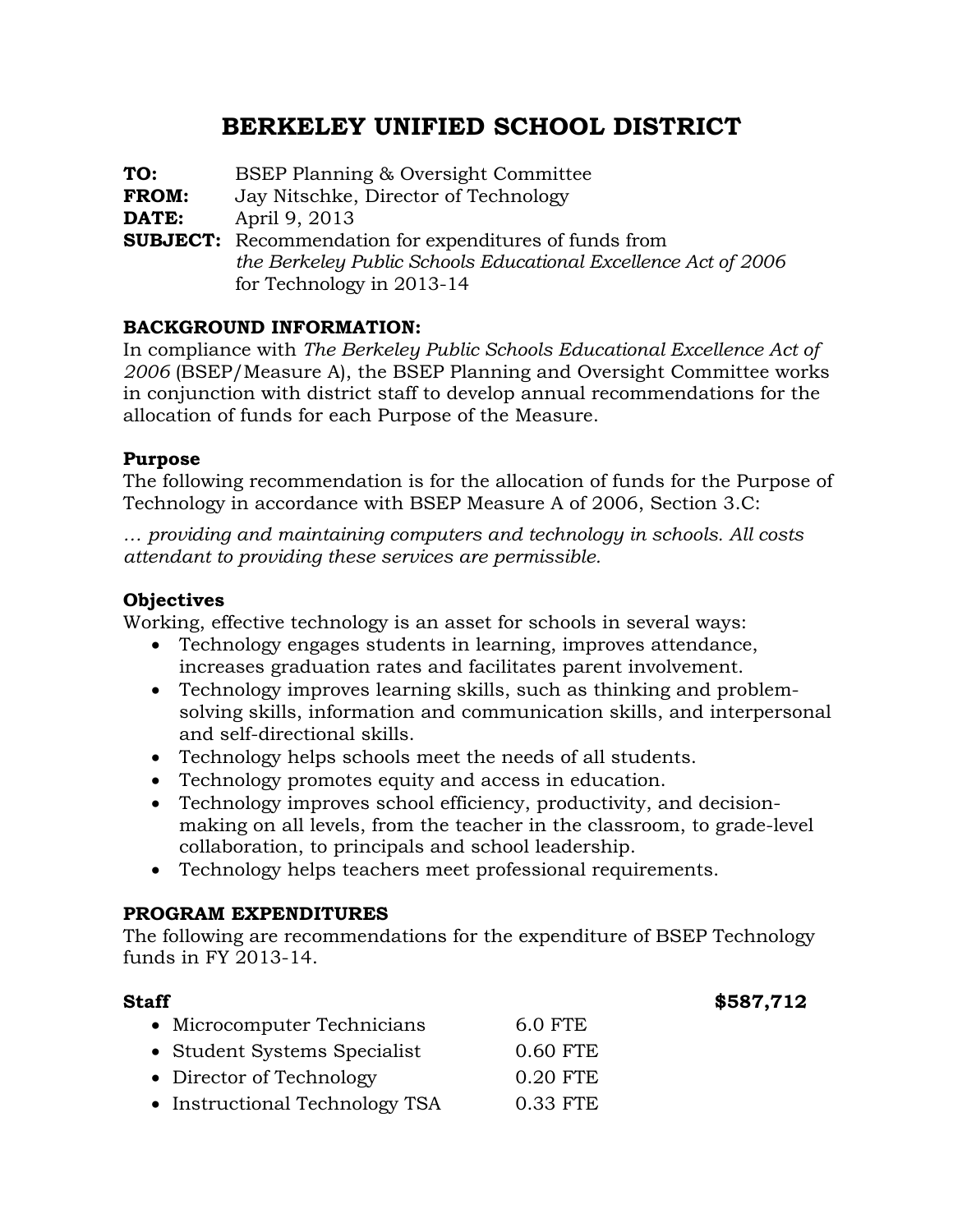### **Microcomputer Technicians (6.0 FTE)**

- 2.0 FTE positions are at BHS (of which 0.2 FTE is devoted to B-Tech Academy),
- 1.4 FTE support the middle schools (an additional 0.2 FTE is funded by King Middle School), and
- 2.6 FTE support the elementary schools, Independent Studies, and preschools, and provide support for site technology purchases.
- Since all but one of these positions are 10-month positions, an extra \$3,000 is budgeted for extra duty work over the summer.

The job of the technicians is to work with teachers and staff to keep computers, tablets, projectors, printers etc. working, to help integrate technology with the curriculum, to support teachers in using the Illuminate assessment data system, which was introduced district-wide in 2012-13, and PowerSchool, as well as to help technology committees and School Governance Councils make decisions about technology money.

### **Student Systems Specialist - 0.60 FTE**

The recommendation is to continue funding of 0.60 FTE of the Student Systems Specialist from the BSEP Technology budget. This position supports PowerSchool, as well as various other systems, including the associated servers used for communication to students and families (such as the one that principals use to do phone blasts), and ensuring student information is correct in the library and nutrition systems. *(Funded to 1.0 FTE with 0.40 from the General Fund.)*

### **Director of Technology - 0.20 FTE**

The recommendation is to continue funding 0.2 FTE of the Director of Technology from the BSEP Technology budget in 2013-14. (Funded to 1.0 FTE with *0.80 from the General Fund.)*

### **Teacher on Special Assignment – Instructional Technology - 0.33 FTE**

Since 2010-11, the Professional Development budget has included a Teacher on Special Assignment for Instructional Technology, filling a gap in providing teachers with knowledgeable expertise on how to integrate technology into classroom practice. The recommendation is to continue cofunding this position equally from the BSEP Technology budget, the BSEP Professional Development budget, and district categorical funds (0.33 FTE each).

# **Technology Equipment for Schools, Repairs, Software Licenses \$100,153**

Funding for technology in the schools is about \$10 per student, a decrease of \$3 from 2012-13.